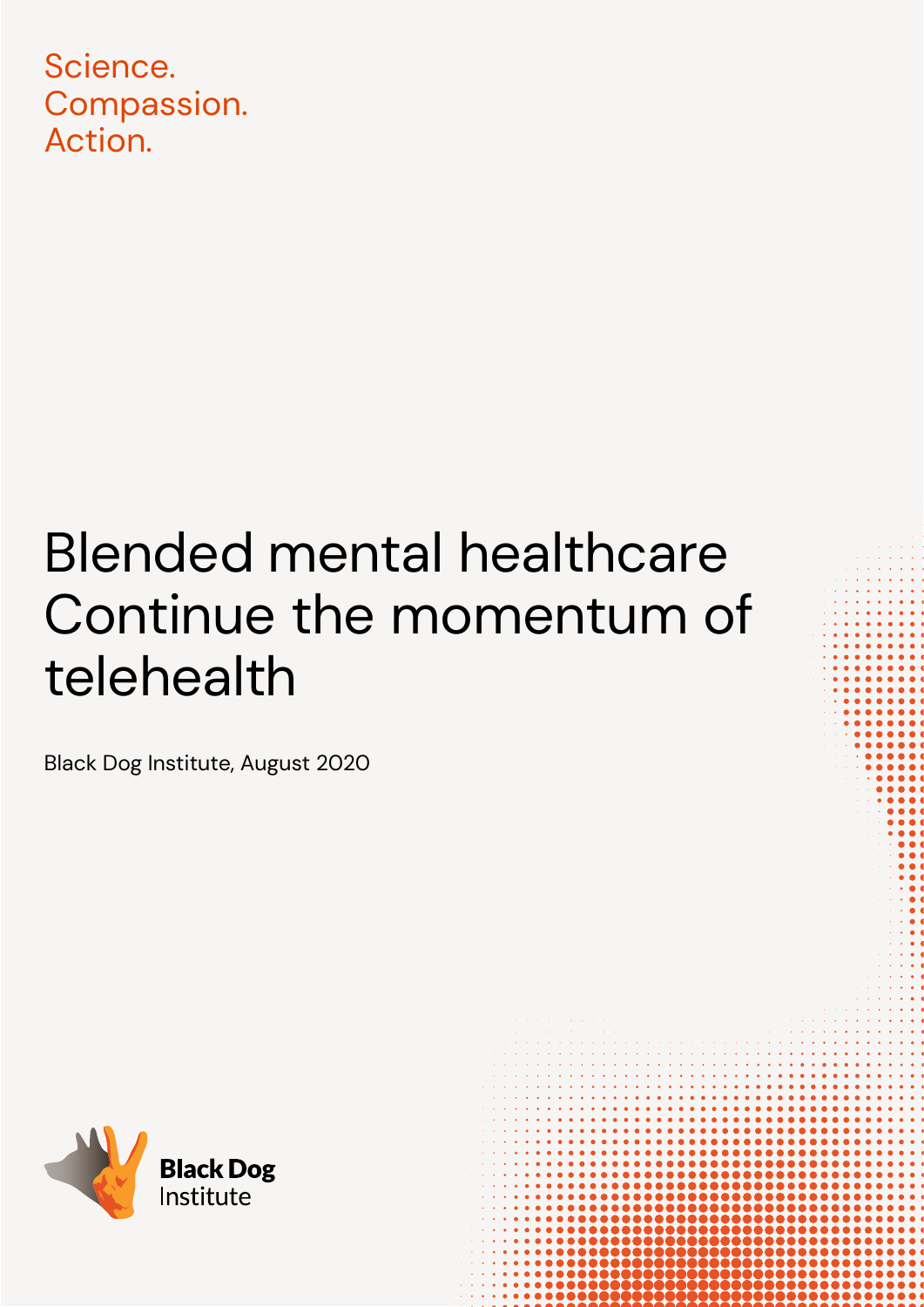## Summary

The COVID-19 pandemic has put further pressure on Australia's mental health system but continuing the shift to a blended mental health care model is a potential solution to improve accessibility and improve system efficiency.

- There is a gap in mental health service treatment in Australia, exacerbated by bushfires and
- COVID-19 Adapting to the public health restrictions during COVID-19 has demonstrated there is demand for digital and non-traditional mental health services
- Digital therapies can be clinically effective in reducing mental illness and suicide symptoms, are cost effective, and can improve the reach and efficiency of the mental health system
- Policy and regulations reform can assist addressing supply barriers to implementing a digitally blended mental health care model at scale

#### Recommendations

- **Fund** telehealth and blended care items as a permanent option for mental health consultations in the Medicare Benefits Scheme.
- **Continue** the shift toward a blended mental health care model by
	- integrating evidence-based digital services to increase flexibility and choice
	- addressing supply side barriers through policy and regulation
	- improving consumer information
	- ensuring equity of access

### There is a mental health treatment gap in Australia

Recent major reviews have highlighted the mental health treatment gap – there is a difference between the number of people who need care and the number who receive care (1) (2). It is estimated that over 50% of Australians with mental illness do not receive treatment (3). This is reflected in the estimated annual economic cost of mental illness and suicide of around \$180 billion (even prior to COVID-19), including reduced diminished health and life expectancy but excluding further costs of stigma and lower social participation (4). The upcoming final reports from the Productivity Commission and Royal Commission in Victoria will likely provide recommendations to governments to reduce the treatment gap and associated social costs, in part by increasing the use of digital technology (5) (6).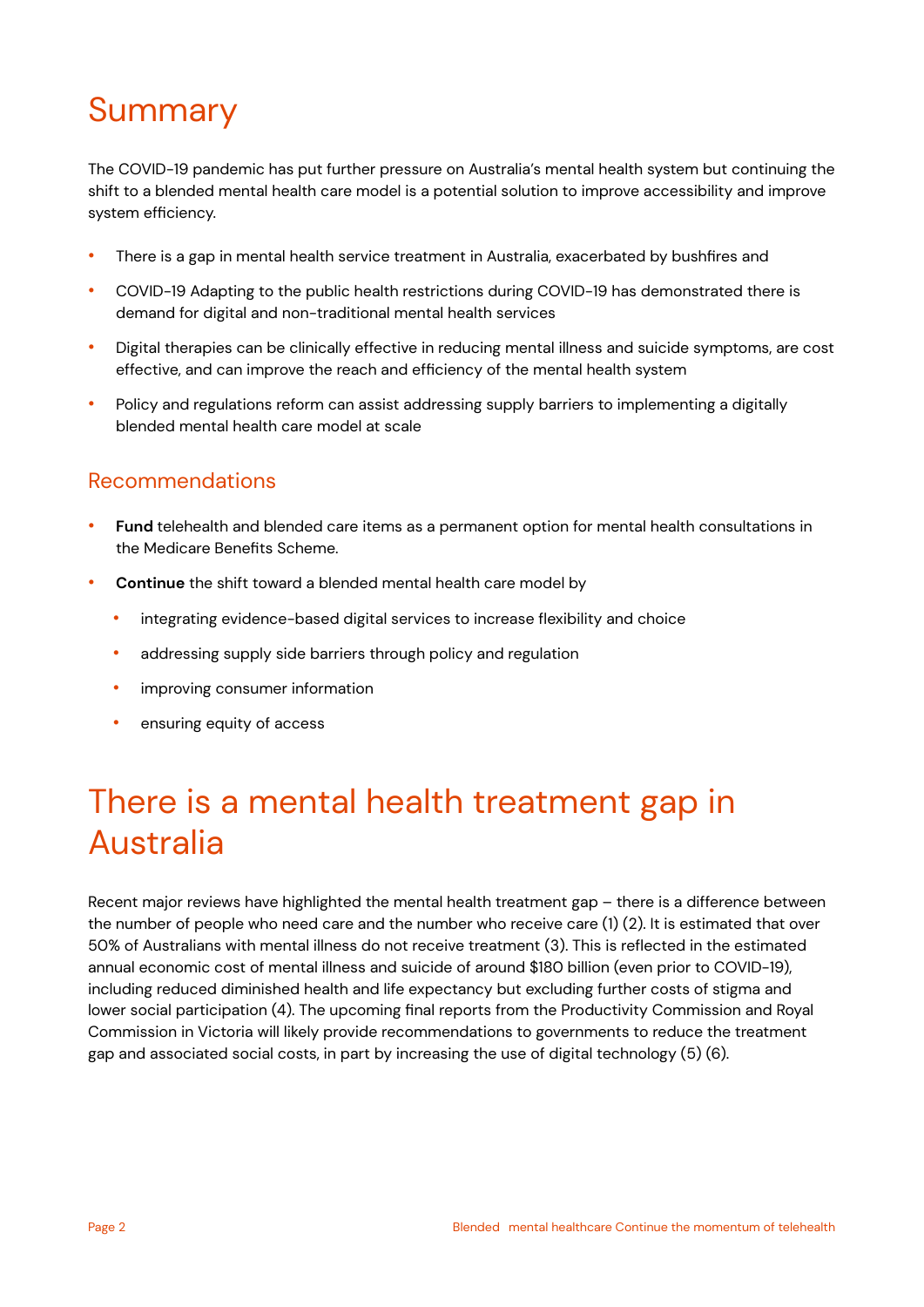### COVID-19 presents a unique opportunity

In Australia, the necessary COVID-19 physical distancing measures has resulted in a transition to a **blended mental health care model.** Temporary government measures, such as Medicare Benefits Scheme (MBS) funded telehealth consultations, are an opportunity to further explore the potential for complementing traditional face-to-face care with evidence-based digital therapies.

The pandemic has been a driver of **increased suicide risk** (7) and **increased demand for mental health services** , placing further pressure on the existing system. Traditional in-person care faces ongoing barriers to meeting demand including a limited workforce (ix), the location dependency of treatment, and out-of-pocket costs (10). Blended digital mental health care offers a future-focused solution, combining elements of face-to-face treatment and digital therapies. There is strong evidence that **digital solutions are clinically effective** in reducing mental illness (11) (12) (13) and the evidence for reducing suicide symptoms is growing (14) (15). Integrating these types of treatments are likely to improve the system architecture by increasing accessibility and consumer choice, improving system efficiency, promoting prevention and early intervention, and reducing costs (16). This should lead to better mental health outcomes that are independent of geographic location.

### Digital technology should form part of the solution

With the right settings, there is **strong demand for the accessibility and convenience** of nontraditional forms of mental health care. For example, in April 2020, there were 5.8 million MBS- funded telehealth consultations across Australia, with around 90% of these via telephone and over 9% via video conference. As a category, mental health consultations had the highest ratio of just over 50% (17). One in six Australians (17%) used a Telehealth service in the previous four weeks, with persons with a mental health condition more likely to do so than those without a mental health condition (33% compared with 15%).

**Other digital mental health services** have also mobilised in recent years and have seen an increase in usage during the pandemic. ReachOut, a digital platform for mental health support for young people, saw visitation across services increase by 50% compared to the same period in 2019 (18). Black Dog Institute's myCompass service and HeadGear app saw increased use of over 35% for the March to June 2020 period when compared to the same period in 2019 (Black Dog Institute internal sources, 2020). This can be attributable to the effects of COVID-19 and associated social media advertising.

Digital therapies can be **clinically effective** in reducing mental illness symptoms. For example, online school-based technology has been proven effective in targeting substance abuse and other mental health issues like depression and anxiety (19). Self-guided interventions have been shown to be effective for reducing depression (20), anxiety (21), and suicide prevention (22), and can be helpful for lowincome and low health literacy groups (23).

Digital therapies are also **cost effective**. Digitally delivered Cognitive Behavioural Therapy (iCBT) treatments are consistently cheaper than traditional methods due to the drastic decrease in time needed to consult with patients (24) (25), while also being just as effective as its face-to- face counterpart in reaching clinically significant improvements in patients (26).

However, there will always be the need for face-to-face mental health treatment, particularly when symptoms become more severe. Self-management tools improve system efficiency by allowing mental health professionals to focus on more severe cases and potentially avoid costly inpatient care (27).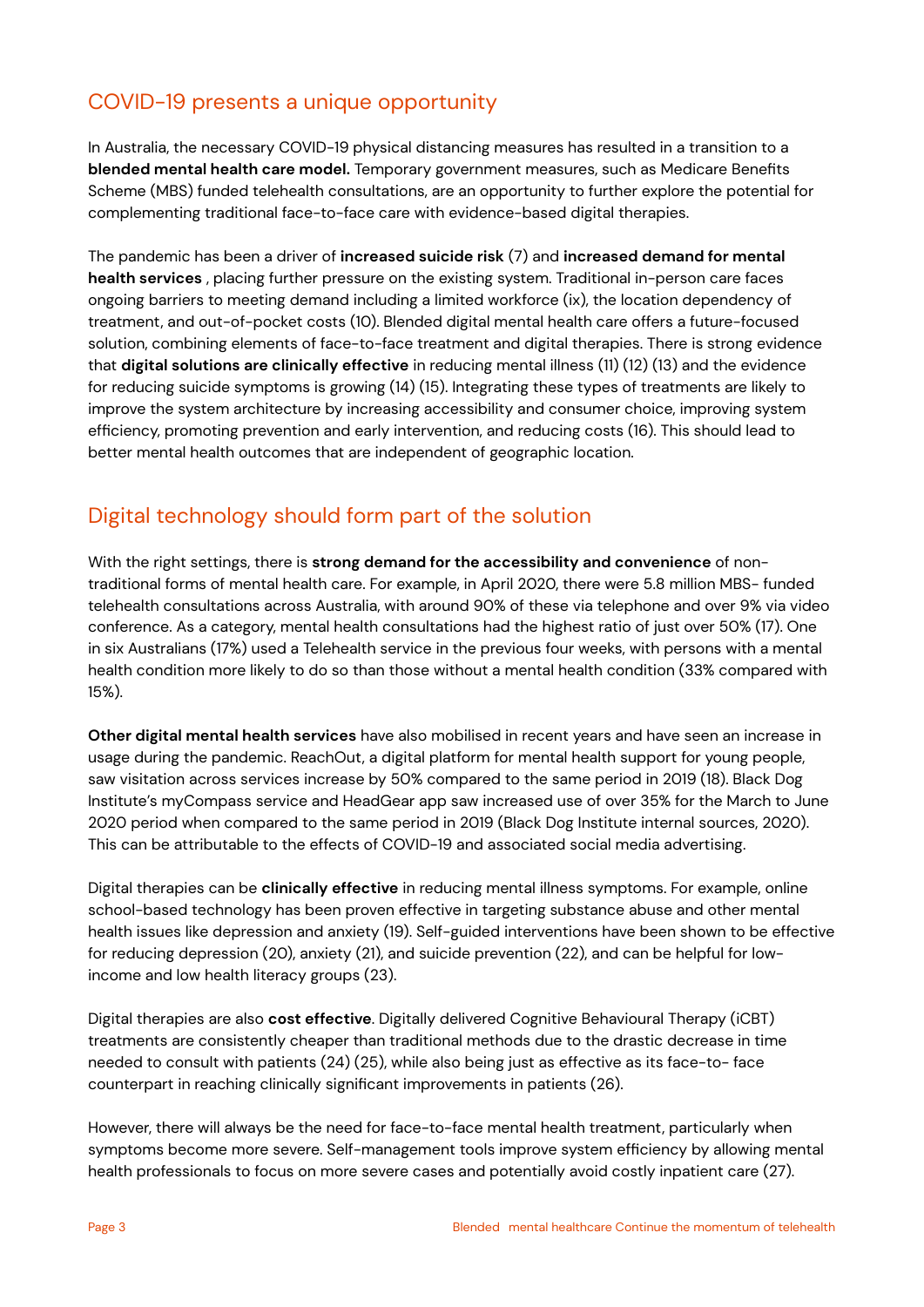Therefore, incorporating digital technology into the mental health system should aim for a **blended care model**, where face-to-face, digital, or the optimal use of both approaches are available based on consumer preference (28). This can involve combining the skill and training of a mental health professional with digital elements, which can help improve patient motivation and create longer term change (29) (30), while facilitating routine patient outcome monitoring. Video-conference-based psychotherapy can provide similar clinical results to face-to-face consultations, and as COVID-19 has demonstrated, are a feasible alternative when traditional methods are not possible (31) (32). This supports the Australian Government's preference for videoconferencing as the method of delivery for its temporary MBS measure during COVID-19 (33).

#### Recommended strategies for governments

- 1. Fund telehealth and blended care items as permanent options for mental health consultations in the Medicare Benefits Scheme. As a first step, the Commonwealth Government continuing the momentum of the COVID-19 related measure will maintain broad consumer access and choice, and allow for a thorough evaluation of costs, and the mental health and implementation outcomes over time. The next step includes providing new MBS items to allow for and encourage clinicianguided, blended care. Building on the momentum of current telehealth acceptability will help improve digital literacy and infrastructure and avoid costs of restarting digital reform in the future.
- 2. Continue the shift toward a blended mental health care model to improve the accessibility and efficiency of the system. In responses to the upcoming Productivity Commission Inquiry on Mental Health, and the Royal Commission into Victoria's Mental Health System, all governments should take actions to:
	- a. integrate evidence-based digital services to increase flexibility and choice. This includes considering digital mental health technology in existing and new health and social services (including the multidisciplinary Adult Mental Health Centres trial), a focus on IT infrastructure, making the necessary MBS reforms, and providing workforce training for health and mental health professionals.
	- b. address supply side barriers through policy and regulation. This includes Commonwealth and State Governments committing to and investing in a technology-enabled mental health strategy, changes to regional procurement policies, and clear quality assurance through regulations supporting the National Safety and Quality Digital Mental Health (NSQDMH) Standards. This also means providing a clear commercial and regulatory environment to promote innovation, large-scale implementation, and capital investment.
	- c. improve consumer information. This includes differentiating the digital mental health tools that have a clinical evidence base with those that have not been tested. The platform where this is done should be widely promoted with clinicians and consumers.
	- d. ensure equity of access. This includes targeted resources for vulnerable and minority groups, ensuring adequate broadband infrastructure in rural and remote areas, and reducing cost barriers to access through targeted subsidies for low-income or low health literacy groups. It also means providing appropriate cultural adaptions and translation of existing evidence-based digital programs into other languages to increase equity of access across CALD groups.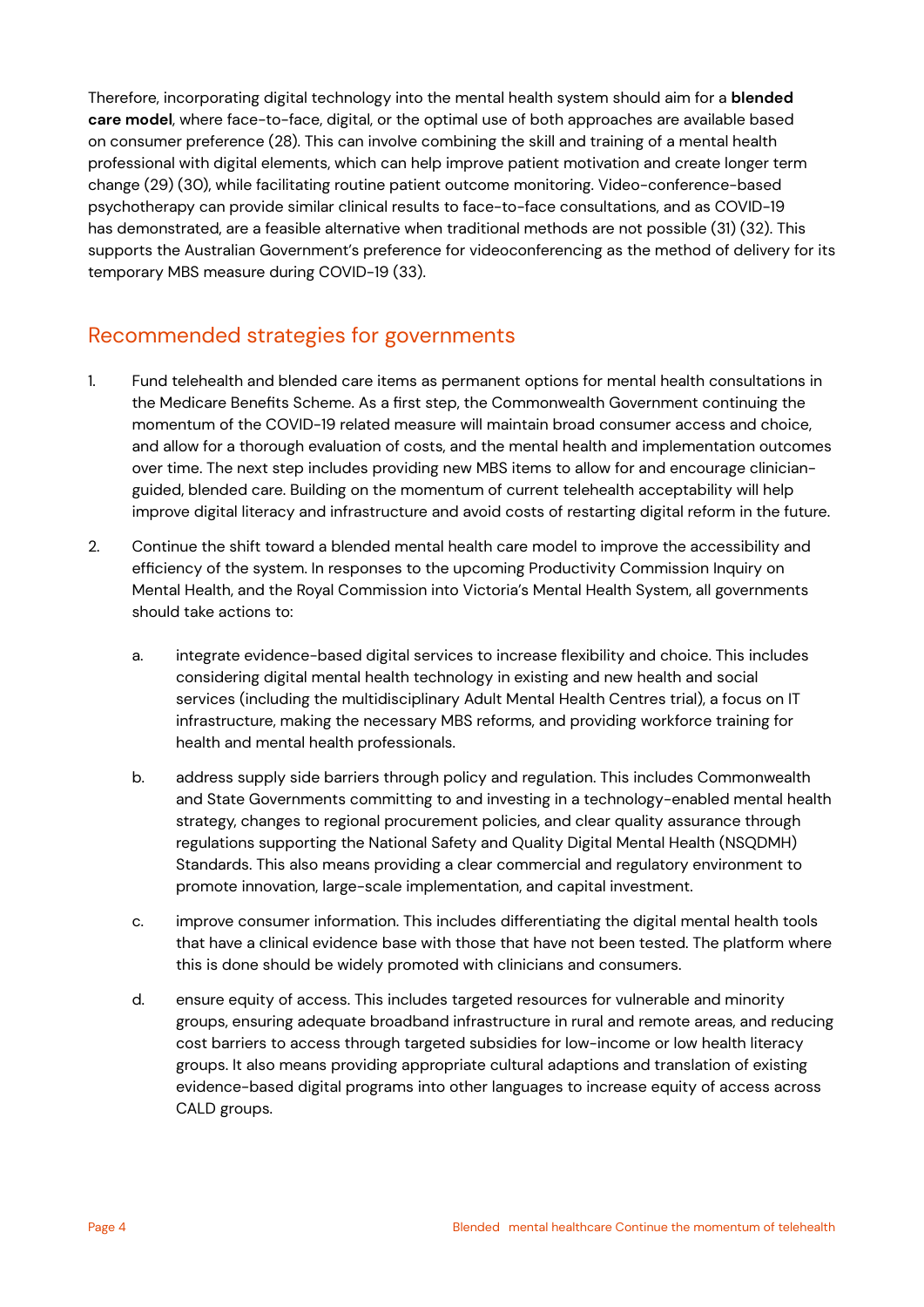#### References

- 1. Productivity Commission (2019), Mental Health Inquiry Draft Report, Chapter 6 Supported Online Treatment, Australian Government, Canberra.
- 2. State of Victoria (2019), Royal Commission into Victoria's Mental Health System, Interim Report, Parl Paper No. 87 (2018–19), Part 5, 20.2 Need for increased investment, Victorian Government.
- 3. Whiteford, H.A., et al., Estimating treatment rates for mental disorders in Australia. Aust Health Rev, 2014. 38(1): p. 80-5.
- 4. Productivity Commission (2019), Mental Health Inquiry Draft Report, Draft finding 3.1 The Cost of Mental Ill-health and Suicide to Australia, Australian Government, Canberra.
- 5. Ibid, Chapter 6 supported online treatment.
- 6. State of Victoria (2019), Royal Commission into Victoria's Mental Health System, Interim Report, Parl Paper No. 87 (2018–19), Part 5, 19.2 Technological and Digital Opportunities, Victorian Government.
- 7. Deady, M., Tan, L., Kugenthiran, N., Collins, D., Christensen, H., Harvey, S. (2020) Unemployment, suicide, and COVID-19: using the evidence to plan for prevention. Med J Aust, doi: 10.5694/mja2.50715, Published online: 3 August 2020
- 8. https://coh.centre.uq.edu.au/telehealth-andcoronavirus-medicare-benefits-schedule-mbs activity-australia
- 9. Kazdin AE. Addressing the treatment gap: a key challenge for extending evidence-based psychosocial interventions. Behav Res Ther 2017; 88:7–18.
- 10. Dulsen, P., Bendig, E., Kuchler, AM., Christensen, H., Baumeister, H., (2020) Digital interventions in adult mental healthcare settings: recent evidence and future directions. Co-Psychiatry. Op Ed.
- 11. Weisel, K.K., Fuhrmann, L.M., Berking, M. et al. Standalone smartphone apps for mental health—a systematic review and meta-analysis. npj Digit. Med. 2, 118 (2019). https://doi.org/10.1038/s41746-019- 0188- 8
- 12. Karyotaki E, Riper H, Twisk J, et al. Efficacy of Selfguided Internet-Based Cognitive Behavioral Therapy in the Treatment of Depressive Symptoms: A Meta-analysis of Individual Participant Data. JAMA Psychiatry. 2017;74(4):351-359.
- 13. Andrews G, Basu A, Cuijpers P, et al. Computer therapy for the anxiety and depression disorders is effective, acceptable and practical health care: An updated meta-analysis. J Anxiety Disord. 2018;55:70-78.
- 14. Torok, M., et al., Suicide prevention using self-guided digital interventions: a systematic review and metaanalysis of randomised controlled trials. Lancet Digit Health, 2020. 2(1): p. e25-e36.
- 15. Christensen, H., et al., The effect of a web-based depression intervention on suicide ideation: secondary outcome from a randomised controlled trial in a helpline. BMJ Open, 2013. 3(6): p. e002886.
- 16. Dulsen, P., Bendig, E., Kuchler, AM., Christensen, H., Baumeister, H., (2020) Digital interventions in adult mental healthcare settings: recent evidence and future directions. Co-Psychiatry. Op Ed.
- 17. https://coh.centre.uq.edu.au/telehealth-andcoronavirus-medicare-benefits-schedule-mbsactivity-australia
- 18. https://about.au.reachout.com/new-data-showsyoung-people-are-reaching-out-for-covid-19 mental-health-support/
- 19. Magalhãesa C & Carraçab B, (2020), An online schoolbased prevention programme targeting substance use, depression, and anxiety in adolescence: improving impact and accessibility, Lancet Digital Health 2020.
- 20. Christensen H, Farrer L, Batterham P et al (2013), The effect of web-based depression intervention on suicide ideation: secondary outcome from a randomised controlled trial in a helpline.
- 21. Andrews, G., Basu, A., Cuijpers, P., Craske, M. G., McEvoy, P., English, C. L., & Newby, J. M. (2018). Computer therapy for the anxiety and depression disorders is effective, acceptable and practical health care: An updated meta-analysis. Journal of Anxiety Disorders, 55, 70–78. https://doi. org/10.1016/j. janxdis.2018.01.001
- 22. Torok M, Han J, Baker S et al (2019), Suicide prevention using self-guided digital interventions: a systematic review and meta-analysis of randomised controlled trials, Lancet Digital Health 2020; 2:e25-36.
- 23. Schaffler, J., Leung, K., Tremblay, S. et al. The Effectiveness of Self-Management Interventions for Individuals with Low Health Literacy and/or Low Income: A Descriptive Systematic Review. J GEN INTERN MED 33, 510–523 (2018).
- 24. Nordgren LB., Hedman, E., Etienne, J., Bpodin, J., Kadowaki, A., Eriksson, S., Lindkvist, E., Andersson, G., Carlbring. (2014) Effectiveness and cost-effectiveness of individually tailored Internet-delivered cognitive behavior therapy for anxiety disorders in a primary care population: A randomized controlled trial. Behaviour Research and Therapy. 59, 1-11. https://doi. org/10.1016/j.brat.2014.05.007
- 25. Andrews G, Basu A, Cuijpers P, et al. Computer therapy for the anxiety and depression disorders is effective, acceptable and practical health care: An updated meta-analysis. J Anxiety Disord. 2018;55:70- 78. doi:10.1016/j.janxdis.2018.01.001
- 26. Andrews, G., Newby, J. M., & Williams, A. D. (2015). Internet-delivered cognitive behavior therapy for anxiety disorders is here to stay. Current psychiatry reports, 17(1), 533. https://doi.org/10.1007/s11920- 014- 0533-1
- 27. Barker I, Steventon A, Williamson R, et al (2018), Selfmanagement capability in patients with long- term conditions is associated with reduced healthcare utilisation across a whole health economy: crosssectional analysis of electronic health records BMJ Quality & Safety 2018;27:989-999.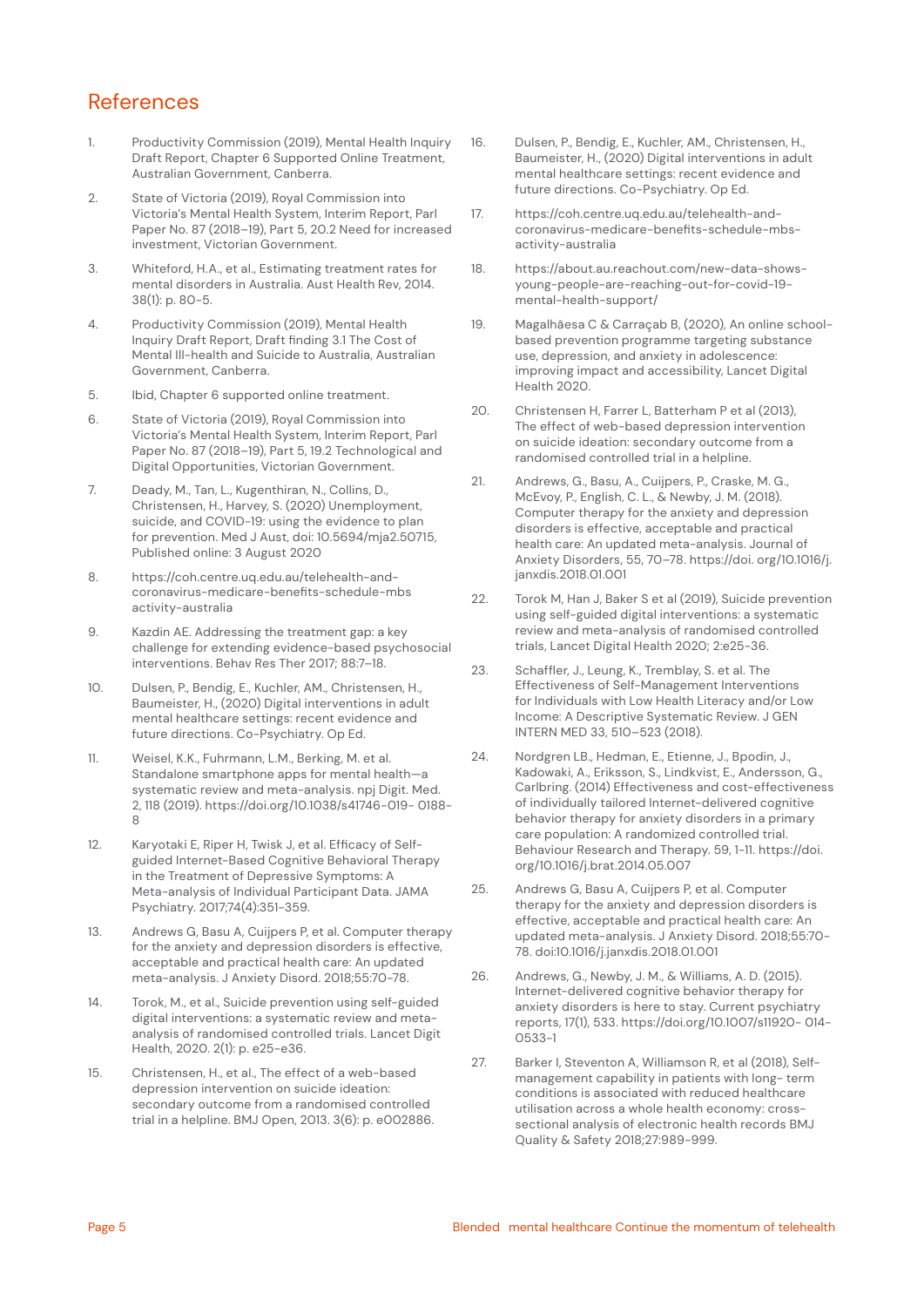- 28. Wentzel, J., van der Vaart, R., Bohlmeijer, E., van Gemert-Pijnen, J. (2016) Mixing Online and Face-to-Face Therapy: How to Benefit From Blended Care in Mental Health Care. JMIR Ment Health. 3(1):e9.DOI: 10.2196/mental.4534
- 29. Dulsen, P., Bendig, E., Kuchler, AM., Christensen, H., Baumeister, H., (2020) Digital interventions in adult mental healthcare settings: recent evidence and future directions. Co-Psychiatry. Op Ed.
- 30. Torous, T., Jan Myrick, K., Rauseo-Ricupero, N., Firth, J., (2020) Digital Mental Health and COVID-19: Using Technology Today to Accelerate the Curve on Access and Quality Tomorrow. JMIR Mental Health. 7 (3): e18848. Doi: 10.2196/18848
- 31. García-Lizana, F., & Muñoz-Mayorga, I. (2010). What about telepsychiatry? A systematic review. Primary care companion to the Journal of clinical psychiatry, 12(2), PCC.09m00831. https://doi. org/10.4088/ PCC.09m00831whi
- 32. Backhaus A, Agha Z, Maglione ML, Repp A, Ross B, Zuest D, et al. Videoconferencing psychotherapy: A systematic review. Psychol Serv 2012;9: 111–131.
- 33. http://www.mbsonline.gov.au/internet/mbsonline/ publishing.nsf/Content/Factsheet-TempBB